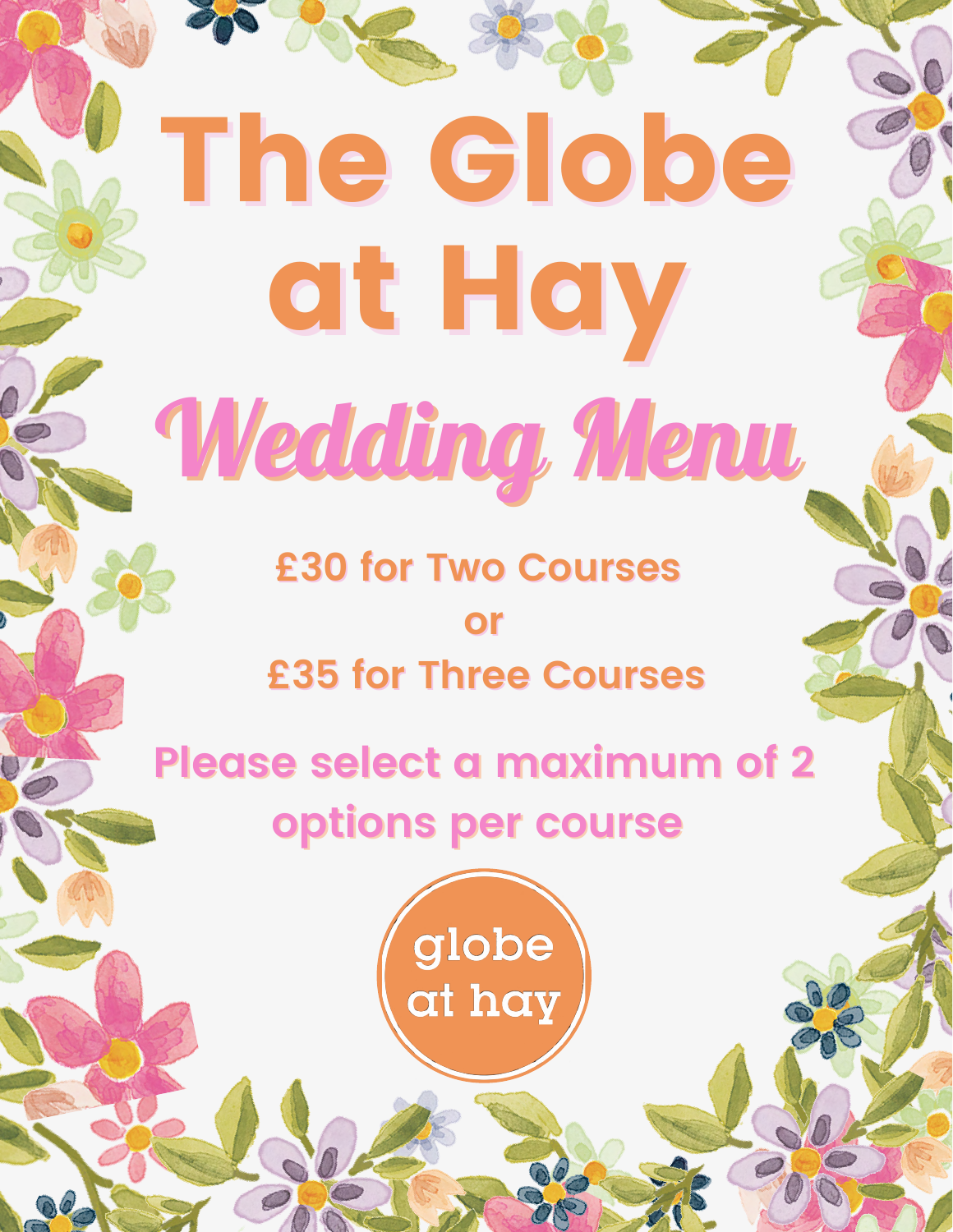## The Globe at Hay S T A R T E R S

**Soup - Please Choose One From The Following: T**omato & Basil, Sweet Potato & Butternut Squash, Pear & Parsnip, Carrot & Coriander, Cider Cheddar & White Onion, Root Vegetables, Stilton & Broccoli, French Onion or Cream of Mushroom

**All served with a Crusty Bread Roll & Welsh Butter**

**Chicken Liver Pâté served with Ale Chutney, French Baguette and Salad**

**Stuffed Mushroom with Garlic and Mozzarella**

**Pawn & Smoked Salmon Tartar**

**Roasted Red Pepper Hummus served with Toasted Focaccia, Balsamic & Olive Oil Dip**

**Garlic & Herb Chicken Kebab with Sweet Chilli Mayonnaise & Salad**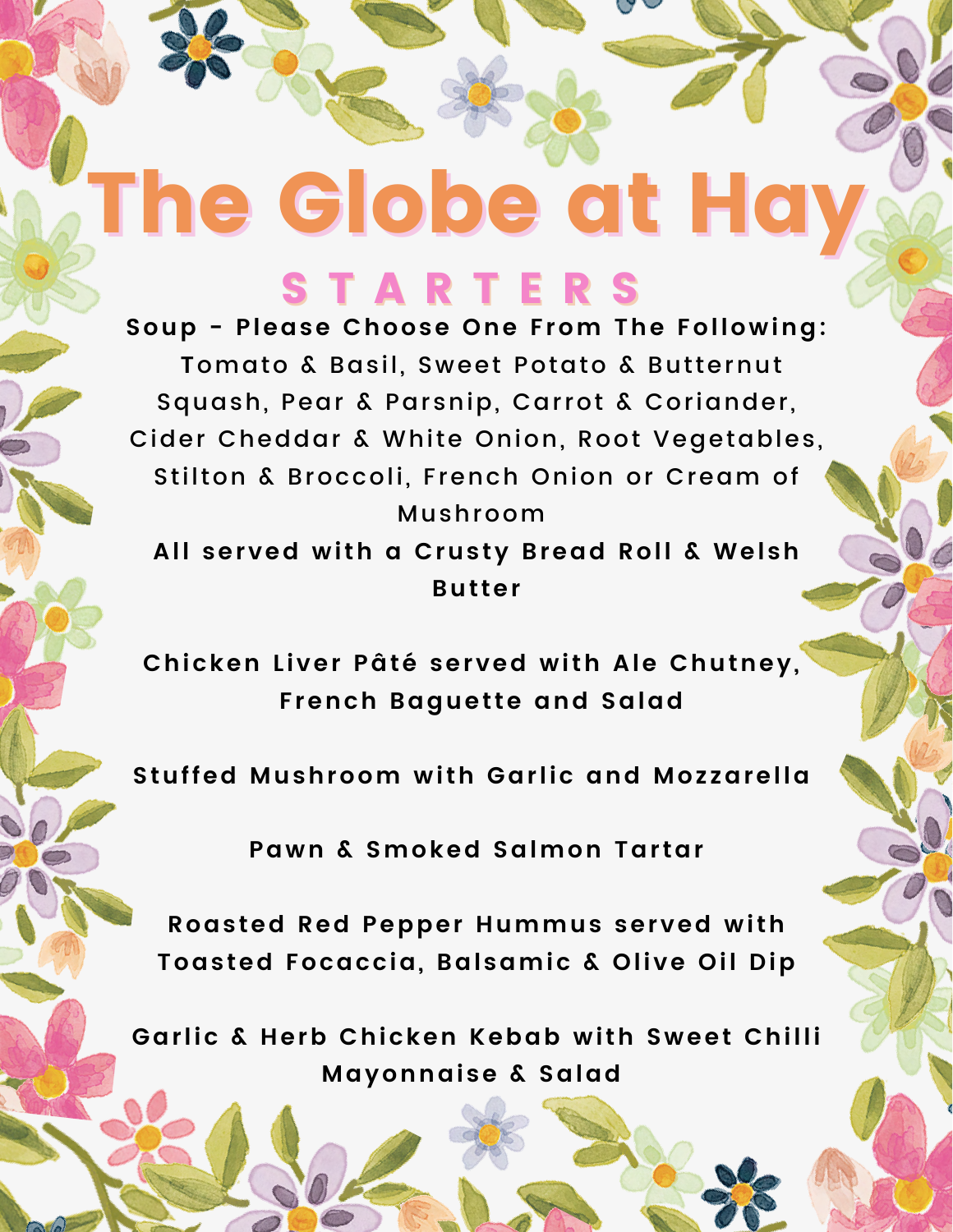## The Globe at Hay M A I N C O U R S E S

**Roast Herefordshire Beef Topside With A Yorkshire Pudding Roast Herefordshire Beef Topside With A Yorkshire Pudding & Homemade Horseradish Sauce**

**Roast Pork Loin With Homemade Apple Sauce**

**Corn-fed Chicken Breast**

**Cajun Salmon Fillet**

**Sea Bass Fillet served with Chilli Cream**

**Homemade Pies, choose one from the following:** Steak & Ale, Lamb & Mint, Chicken & Leek, Vegetable

**Goat's Cheese & Red Pepper Wellington (V)**

**Wild Mushroom & Blue Cheese Risotto (V)**

**Roast Lamb Rump served with Homemade Mint Sauce +£4pp**

**Roast Herefordshire Strip Loin +£3pp**

**(Vegan options on request)**

**All the above are served with seasonal vegetable and your choice of either Roast, Dauphinoise, Fondant, or New Potatoes**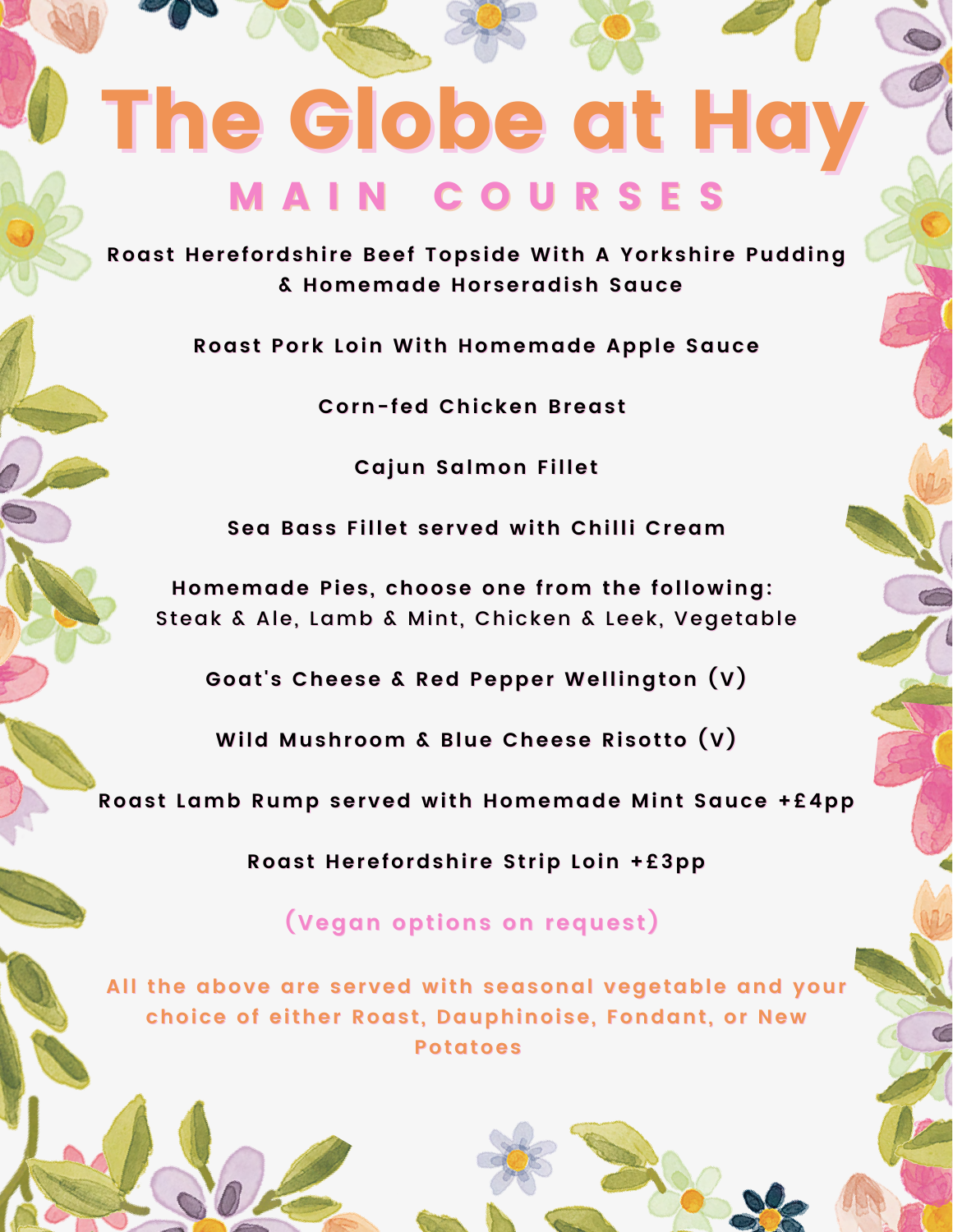## The Globe at Hay

### D E S S E R T

Cheesecake Specially made by our Chef in your favourite flavour

Rich Chocolate Brownie Served with locally sourced Ice Cream

### Panna Cotta Specially made by our Chef in your favourite flavour

Lemon Tart Served with Chantilly Cream

### Eton Mess

Locally sourced Berries, Homemade Meringue, Deliciously Whipped Cream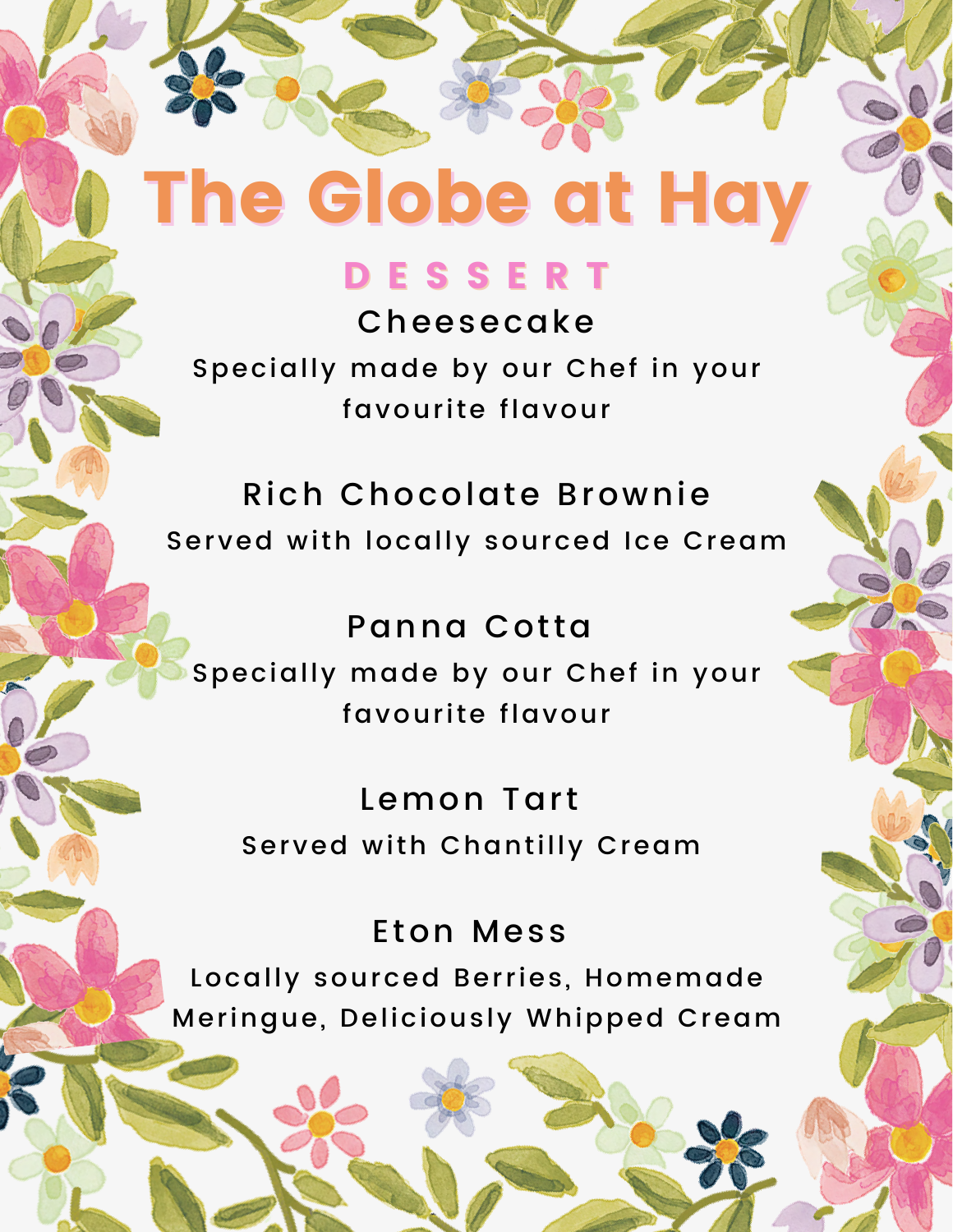## The Globe at Hay **EXTRAS**

#### **Selection of Seasonal Canapés £6**

Choose 3 from the following : Cucumber and Smoked Salmon Mousse Roulade.

Mini Chefs Pâté on Crusty Bread. Roasted Red Pepper Hummus. Sun-blushed Tomato and Goat's Cheese. Beetroot and Goat's Cheese Mousse. Chilli and Lime Prawn Mayo. Chorizo Bites. Mini Spring Rolls.

#### **Sorbet Course £5**

Raspberry - Champagne - Lemon and Elderflower

#### **Cheese Board £8**

Brie, Welsh Cheddar, Blue Cheese, Grapes, Biscuits, Welsh Butter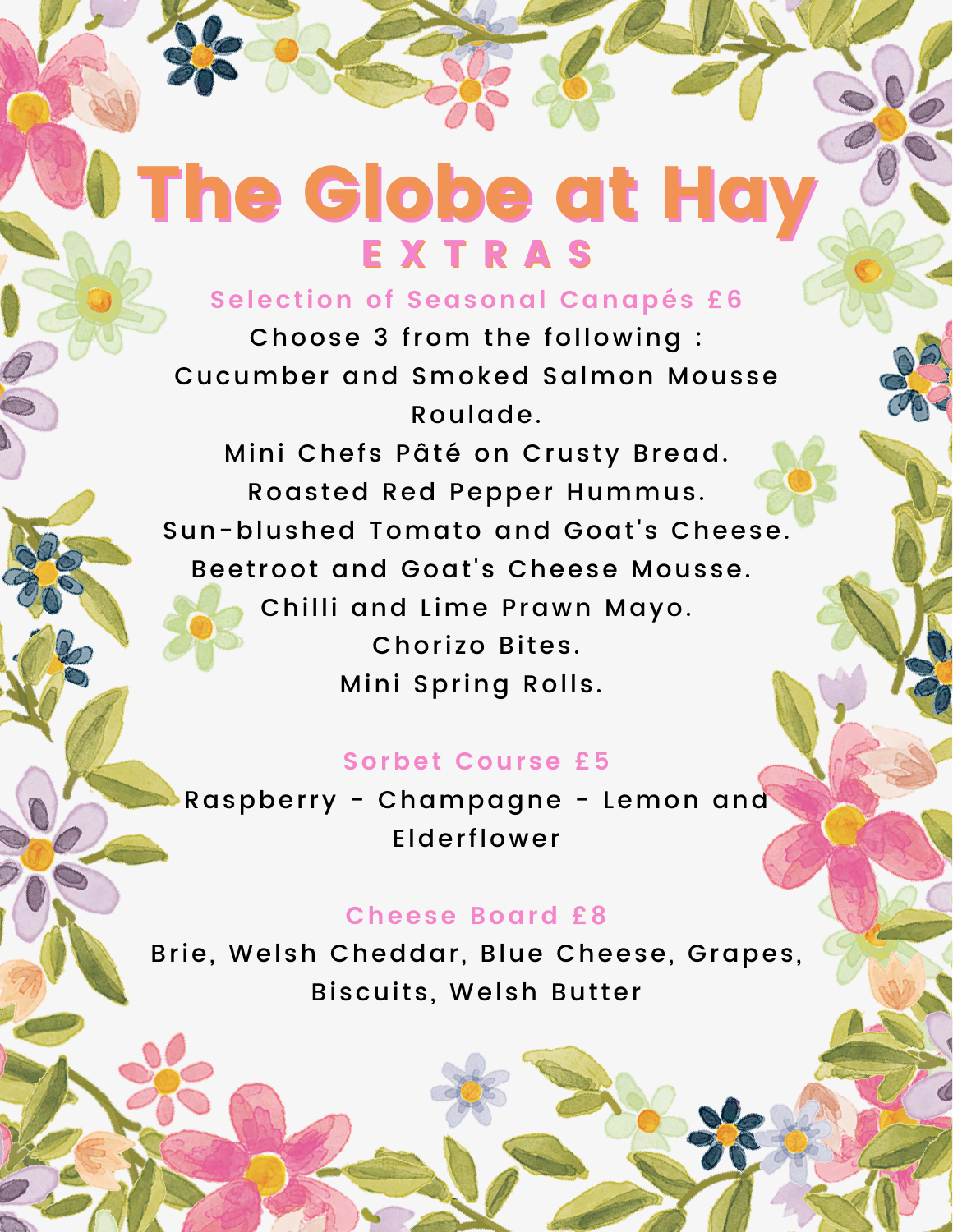## The Globe at Hay

## **Fish & Chip Cones £13pp**

Battered Fish Goujons, Chips, Tartar Sauce, Lemon Wedge

## **Hot Pork or Falafel Rolls £13pp**

Local Pork or Falafel, Homemade BBQ Sauce, Brioche Bun and Chips

### **Evening Selection £15pp**

Selection of Hay Chacuterie and Local Cheeses Patas Bravas and Aioli Grapes Celery Savoury Biscuits Ham Hock Terrine French Baguette with Welsh butter Local Dressed Leaves Olives & Feta